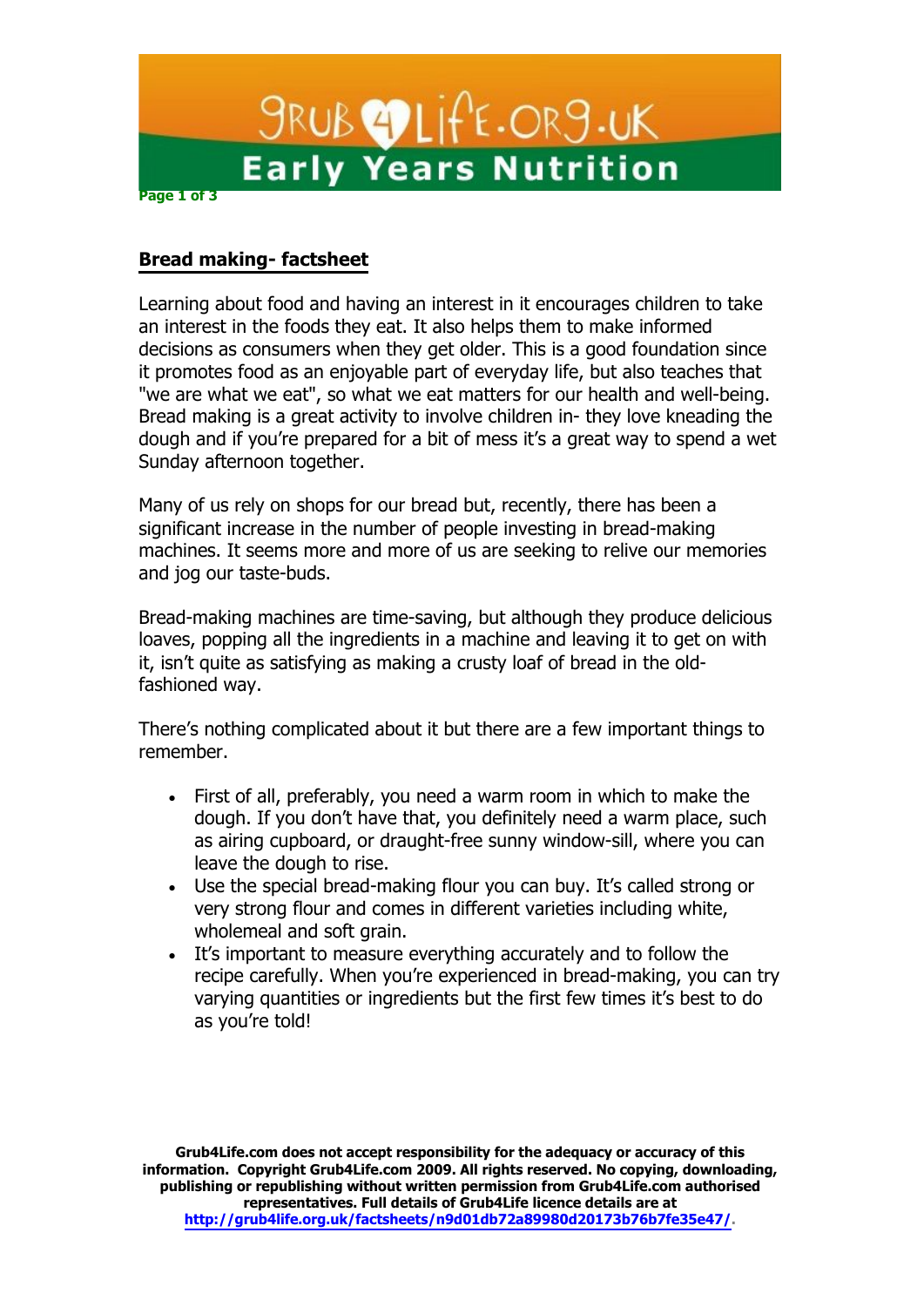

## **White bread**

What you need:

- 285 ml warm water
- $\bullet$  11/2 tablespoons butter, melted
- 2 teaspoons granulated sugar
- 2 teaspoons salt
- 250 g strong white flour
- 250 g soft grain strong white flour
- 11/4 teaspoons easy bake yeast

#### What you do:

Put all the ingredients in a large bowl and mix thoroughly to make soft dough. Shake some flour over the working surface and turn the dough out onto it. Knead the dough for 10 minutes.

Kneading is a folding and pushing process. Fold the dough over towards you and then push it away using the heel of your hand (the bit at the bottom of your palm). Turn the dough round a quarter circle, and repeat. Fold, push, turn. Keep on doing this until the dough is smooth and not at all sticky.

Now place the dough in a greased loaf tin, cover it with a clean t-towel, and leave it in a warm place to rise (prove) until it's doubled in size.

While it's rising, which can take an hour or more, preheat the oven to 220oC, gas mark 7. When the dough has risen, brush the top with milk for a golden crust. Turn the oven down to 200oC, gas mark 6, and bake in the centre of the oven for 25- 30 minutes.

The bottom of the loaf should sound hollow when tapped  $-$  but use oven gloves to take it from the oven and to tip it out of its tin.

Allow to cool before cutting and enjoying a thick slice, spread with butter!

To make bread rolls, shape the dough and place 4 cm apart on a greased baking sheet, before proving.

**Grub4Life.com does not accept responsibility for the adequacy or accuracy of this information. Copyright Grub4Life.com 2009. All rights reserved. No copying, downloading, publishing or republishing without written permission from Grub4Life.com authorised representatives. Full details of Grub4Life licence details are at [http://grub4life.org.uk/factsheets/n9d01d](http://grub4life.org.uk/factsheets/n9d01)b72a89980d20173b76b7fe35e47/.**